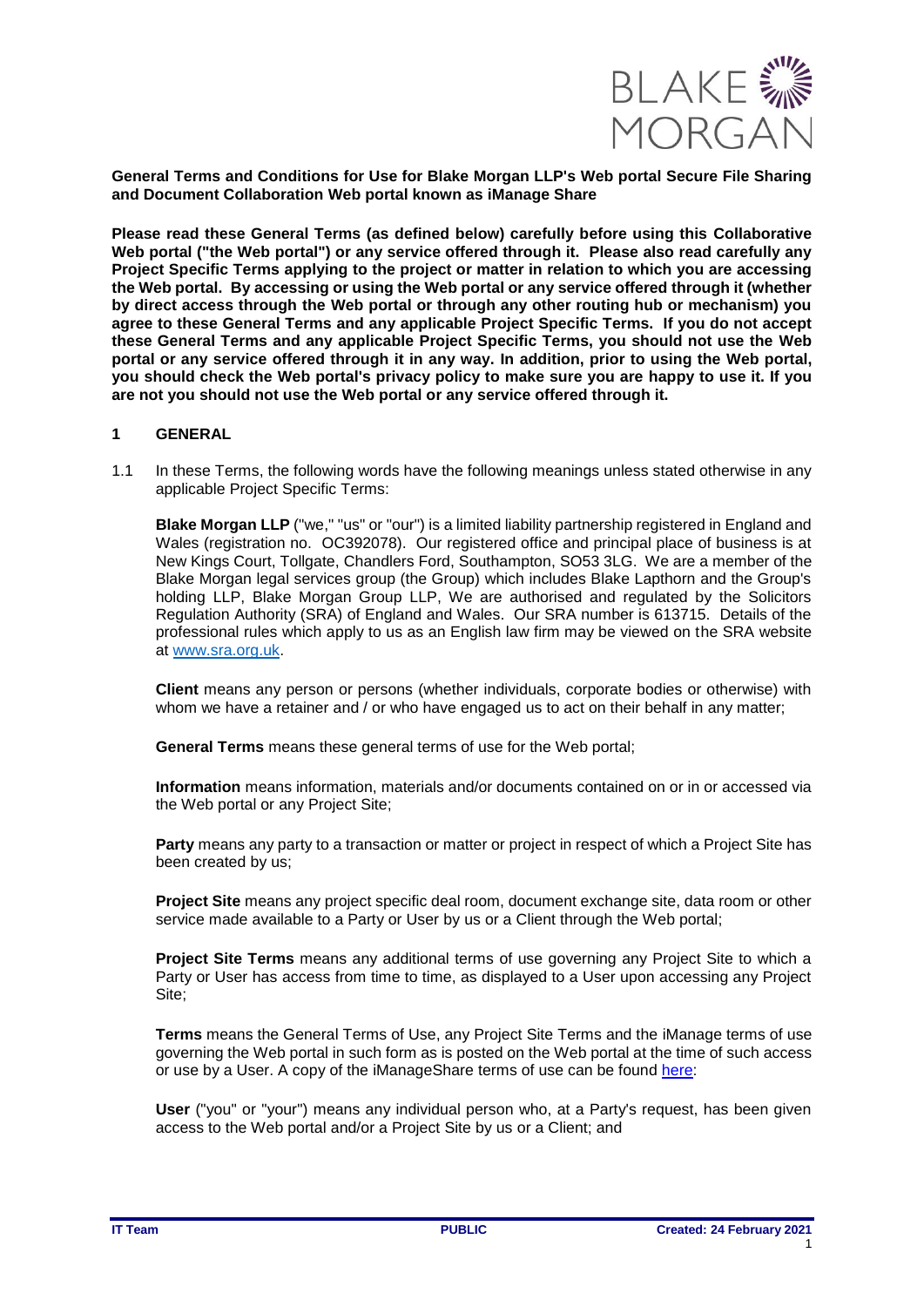

**Web portal** means the collaborative web portal hosted at [https://imanageshare.co.uk](https://imanageshare.co.uk/) or any other URL made available to a Party from time to time (whether by us or any other person duly authorised by us) through which a Project Site can be accessed by Users.

- 1.2 In the Terms, use of the singular includes the plural and the other way round.
- 1.3 We may revise these Terms of use at any time by amending this document. Please check these terms each time you use this Web portal to take notice of any changes we may have made. We will not use any of your personal information collected through your use of this Web portal that is inconsistent with the original purpose(s) for which it was collected.

### **2 APPLICATION OF TERMS**

- 2.1 The Terms apply to any User accessing the Web portal and/or a Project Site whether by direct access through the Web portal or through any other routing hub or mechanism. In particular, when using a Project Site, each and every User shall be subject to any applicable Project Site Terms.
- 2.2 The Terms apply to each and every occasion on which the Web portal and/or a Project Site are accessed by a User.
- 2.3 In consideration of its Users being authorised to use the Web portal and/or a Project Site, each User who is a director or officer or partner or member of a Party agrees that that Party shall be bound by the Terms and they have authority to so bind a Party and agrees to procure that each and every User employed or engaged by that Party will comply with the Terms.
- 2.4 The provisions of paragraph 2.3 shall in no way, unless agreed otherwise by us relieve a User of his/her individual obligations under the Terms.
- 2.5 Where a User or Party is also a Client, the Terms should be read as an annexure to our letter of engagement and terms of business.

## **3 USE OF THE WEB PORTAL**

- 3.1 We regulate access to the Web portal and Project Sites, in whole or in part, by assigning each User different access levels. Each User's ability to access the Web portal and/or any Project Sites, or any areas or Information on them, will depend upon the access level provided to each User, which shall be determined by us in conjunction with a Client and/or each Party as applicable. We reserve the right to modify each User's access level to the Web portal and/or any Project Site at any time with or without notice to a Party or User. If a User is not happy with the level of access given to them they should, in the first instance, discuss that with the Party who employs or engages them or their lawyers.
- 3.2 Each and every User must:
	- 3.2.1 only use the Web portal and/or a Project Site for the purposes for which they have been given access by us;
	- 3.2.2 keep all identification codes, logins and passwords provided to enable access to and use of the Web portal or any Project Site secure and confidential and not disclose them to any other person (whether or not that other person is also a User); and
	- 3.2.3 notify us immediately upon becoming aware or suspecting that any such user identification codes, logins or passwords have been disclosed to or discovered by any person other than the User to whom they were issued.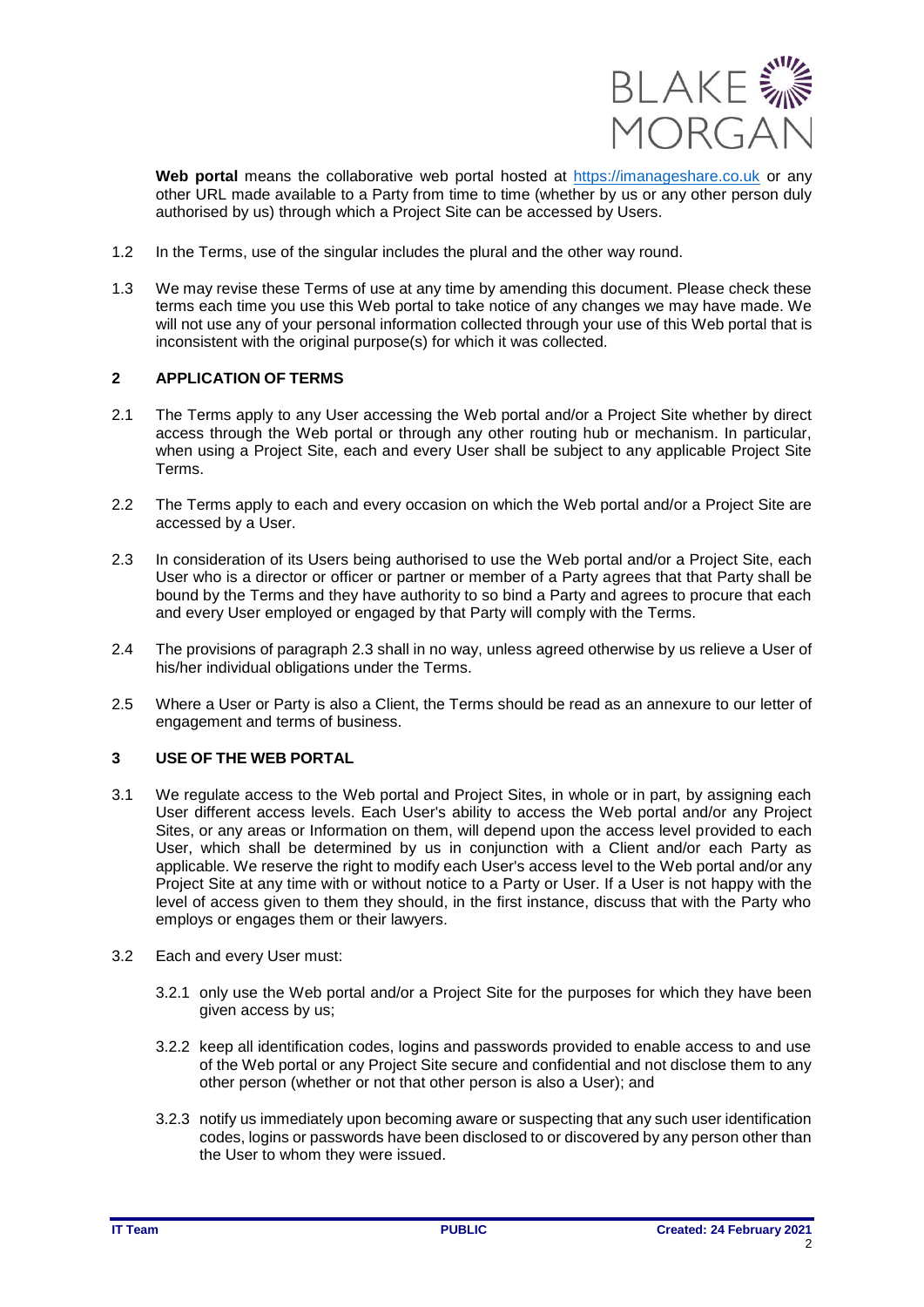

- 3.3 We reserve the right to remove Information from the Web portal or any Project Site that infringes any of the Terms or that Blake Morgan LLP otherwise, acting in its sole discretion, deems unlawful, illegal, discriminatory, offensive and/or inflammatory.
- 3.4 We reserve the right to suspend or terminate access to the Web portal or any Project Site at any time. Any such suspension or termination of access (howsoever caused) will not affect the accrued rights or liabilities of any Party or User arising under the Terms or otherwise by law or equity.
- 3.5 Whilst reasonable efforts will be made to ensure that the Web portal and each Project Site is available on a 24/7 basis, no guarantees are given that they shall be or that the complete content will be available at all times. Access to the Web portal and its content may be suspended temporarily (in whole or in part) without notice in the event of system failure, maintenance or repair, or for reasons beyond the reasonable control of us.
- 3.6 We give no representation or warranty (express or implied) as to the compatibility of the Web portal or any Project Site, the Information and/or any other services available through the Web portal with a User's computer systems, software and/or hardware. We shall not be liable to any person for any inability to access or use the Web portal or any Project Site as a result of any incompatibility and/or lack of requisite software, hardware and/or telecommunications network access.
- 3.7 Users will not be charged for their use of, or access to, the Web portal. Clients will be charged in the normal way for our fee-earners' time spent on any transaction or matter and should refer to our letter of engagement and terms of business for further details.

# **4 CONFIDENTIALITY**

- 4.1 Together with any applicable Project Specific Terms, the terms of any confidentiality agreement entered into by a Party in connection with a transaction, project or matter for which a Project Site has been created shall apply to their use, access and disclosure of Information.
- 4.2 In the absence of any separate confidentiality agreement or Project Specific Terms, each User shall maintain in strict confidence and not disclose to any unauthorised party any Information to which they gain access unless and to the extent (i) permitted by the Party owning such Information; or (ii) as required by a court or other regulatory body of competent jurisdiction; or (iii) as required by the terms of any securities exchange on which a Party is listed; or (vi) as permitted as a Client.
- 4.3 Each User and Party should pay particular note to the fact that holding documents on the Web portal will not protect them from the normal rules of disclosure in legal proceedings or from seizure by regulatory or other authorities in any jurisdiction in which the document is held, opened or accessible, whether permanently or temporarily. Rules of legal privilege may be different in different jurisdictions.
- 4.4 In no circumstances shall a User attempt to circumvent any of the security features of the Web portal or a Project Site in particular with a view to downloading, uploading, printing and/or copying Information where that User does not have permission to do so.

# **5 SECURITY**

- 5.1 The Web portal is hosted in iManage Cloud SOC2-certified and ISO 2700 compliant data centres. Multi-level file encryption protects the privacy of content at rest and in transit. Access to the Web portal includes multi-factor authentication, access controls and user permissioning.
- 5.2 While we have taken certain precautions to detect computer viruses and ensure security of Information, no representation or warranty (express or implied) is made or given that the content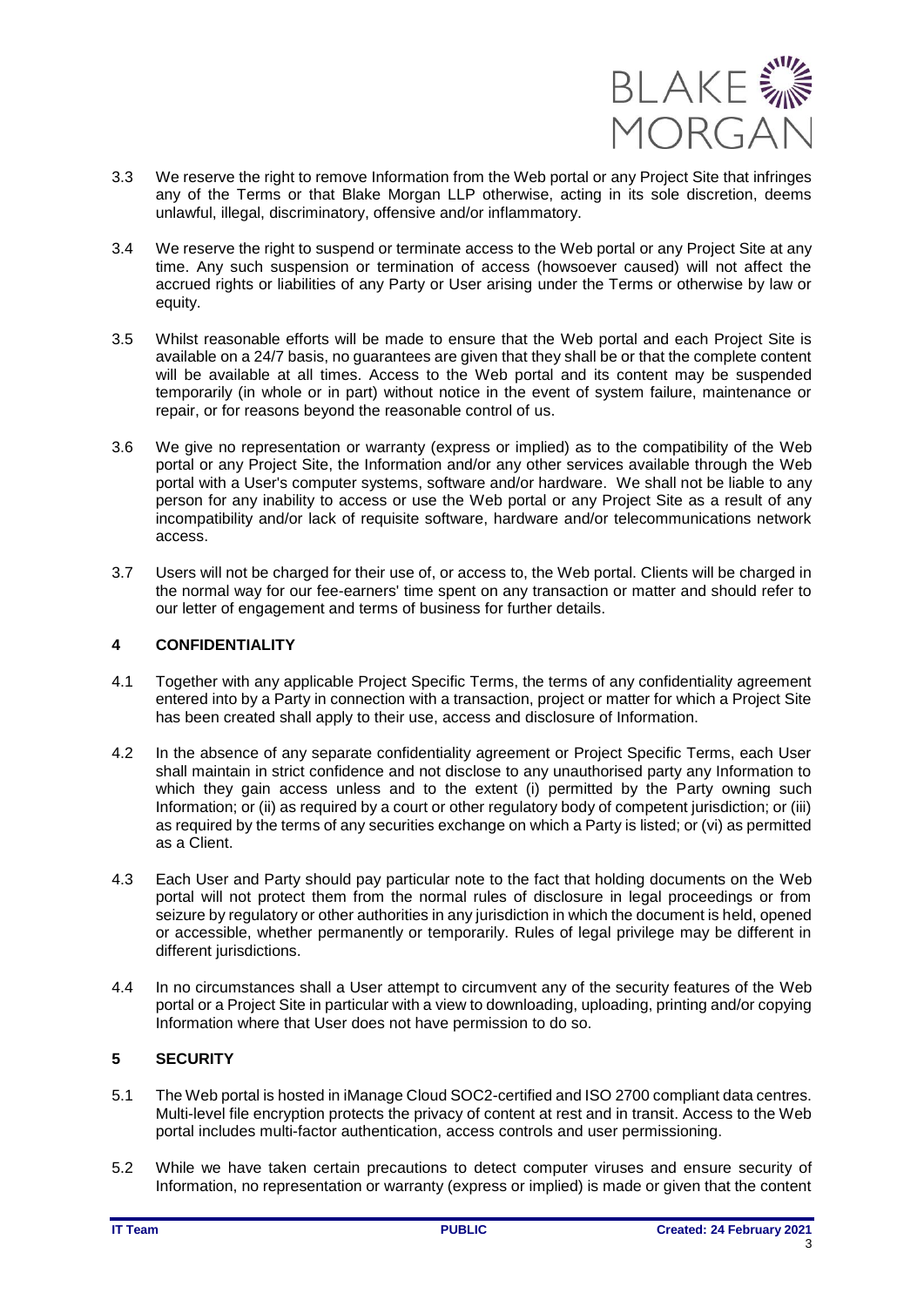

of the Web portal and/or any Project Site will be virus free or secure and We shall not be held liable to any person for any loss or damage caused by any computer virus or breach of security other than where we have been negligent. Users shall protect their computer systems from exposure to viruses by the use of anti-virus software, firewalls and any other technical measures necessary.

- 5.3 Users must not attempt to gain unauthorised access to the Web portal and/or any Project Site, the server on which they are stored or any server, computer or database connected to the Web portal and/or any Project Site.
- 5.4 Users must not misuse the Web portal and/or any Project Site in any way and must not, in particular, knowingly introduce viruses, trojans, worms, logic bombs or other material which has a purpose that is or is intended to be malicious or technologically harmful.
- 5.5 Whilst using the Web portal or a Project Site, Users must:
	- 5.5.1 take all reasonable steps to ensure that none of the Information is visible to, or capable of being overlooked by, other persons;
	- 5.5.2 not leave their computer or other communications device through which they access the Web portal unattended whilst connected to it;
	- 5.5.3 ensure that they log out of the Web portal and close the browser when they have finished using the Web portal; and
	- 5.5.4 not deface, mark, alter, modify, vary (including varying the sequence of) damage or destroy in any way any Information unless permitted to do so by any applicable Project Site Terms.

# **6 NO WARRANTY**

- 6.1 No representation or warranty (express or implied) is made or given as to the adequacy, accuracy, reliability or completeness of the Information or as to the reasonableness of any assumptions on which any of it is based. Blake Morgan LLP and its members, employees, or agents shall have no liability to any person to whom Information is made available resulting from the use of the Information by any person save where such person is a Client, in relation to whom the terms of our letter of engagement and terms of business shall apply.
- 6.2 Neither we nor a Client are under any obligation to provide any additional information or to update or correct any inaccuracies which may become apparent in any of the Information, unless we have a legal or regulatory obligation to do so.

# **7 LIABILITY AND INDEMNITY**

- 7.1 All liability (save for liability that we cannot exclude in law (such as for death or personal injury)), including liability for negligence which might arise from use of, reliance on and access to the Web portal and/or a Project Site is excluded save in respect of Clients, in relation to whom the terms of our letter of engagement and terms of business shall apply.
- 7.2 Each User agrees to fully indemnify, defend and hold us, our employees, agents, suppliers and business partners, harmless immediately on demand, against all claims, damages, losses, costs and expenses, including legal fees, arising out of the User's breach of these Terms or any other liabilities arising out of the User's use contrary to the Terms or of any Information, or the use by any other person accessing the Web portal using the User's log-in details.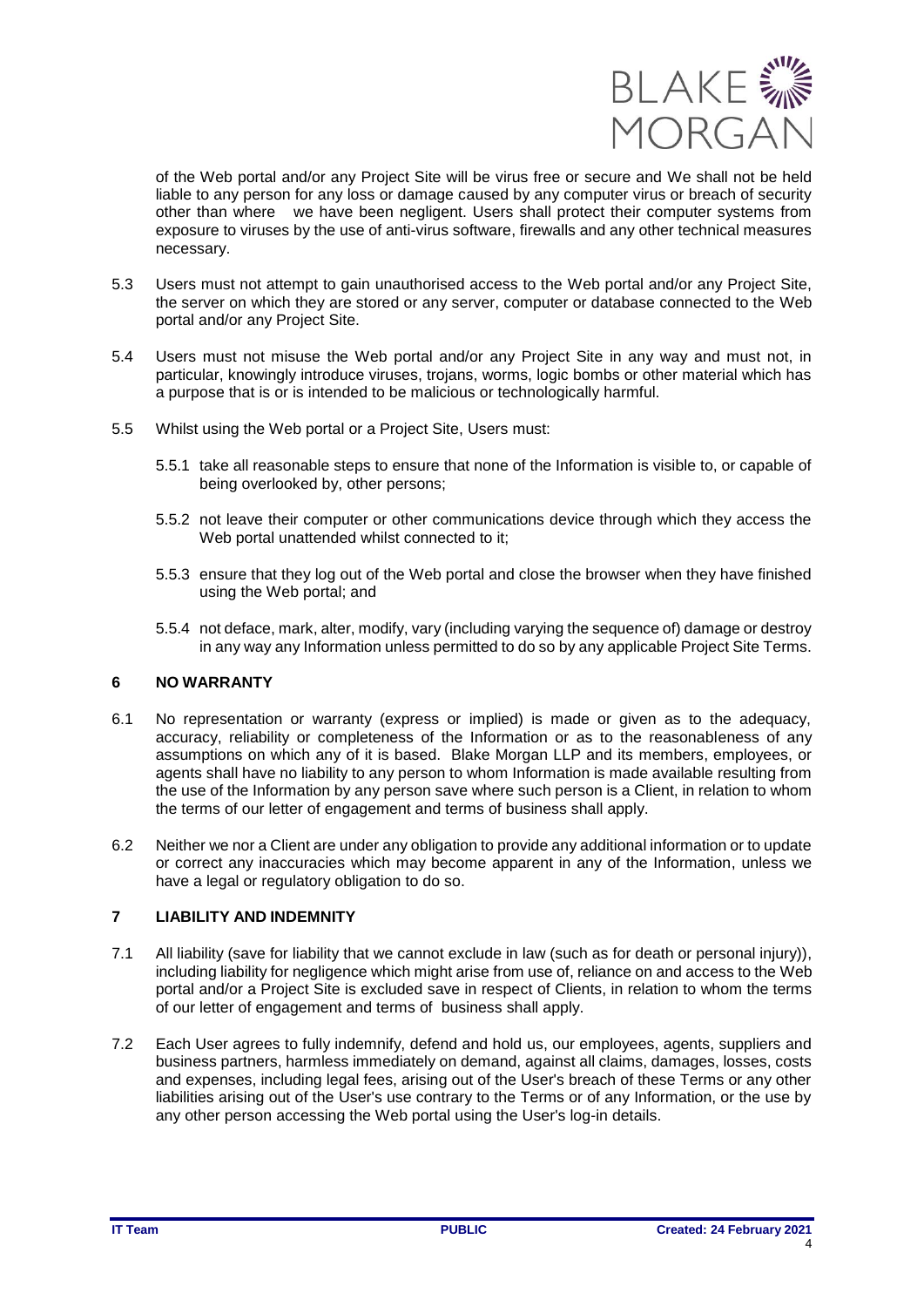

#### **8 INTELLECTUAL PROPERTY**

- 8.1 Access to the Web portal and Information does not confer on any User or Party any rights in any intellectual property in the Web portal or the Information that such User or Party does not otherwise have.
- 8.2 "Blake Morgan LLP" and the Blake Morgan LLP logo are UK registered trade marks of Blake Morgan LLP.

### **9 DATA PROTECTION**

- 9.1 We are the data controller for the purpose of the UK General Data Protection Regulation and the Data Protection Act 2018.
- 9.2 We may collect, process and store information about Users so that each User is able to use the Web portal and for the management and administration of the Web portal, including personal information you give to us when registering to use the Web portal. This data may include your name, email address and mobile number for multi-factor authentication.
- 9.3 We must have a lawful basis for processing your personal information. We will use your information to provide you with access to this Web portal. This is within our legitimate interests as a law firm seeking to engage with and provide services to prospective clients, current clients and other interested parties to ensure a safe and secure IT environment. Processing of your information may also be required in order to comply with any legal obligations placed upon us.
- 9.4 Some of the information you provide to us will be held on our computers in the UK and will only be accessed by or given to our staff (or staff of Blake Morgan related entities) working in the UK. Some of the information you provide to us may be transferred to, stored and processed by third party organisations which process data for us and on our behalf. These third parties may be based (or store or process information) in the UK or elsewhere including outside of the EEA.
- 9.5 We may also be obliged to disclose information under certain laws or by order of court or other competent regulatory body or may be permitted to disclose it under applicable data protection laws.
- 9.6 If we merge with another business entity or divest a part of our business or carry out internal corporate restructuring, your information may be disclosed or transferred to our new business partners or owners or the new corporate entities.
- 9.7 We will take all steps reasonably necessary to ensure that your information is treated securely and in accordance with these terms of business.
- 9.8 We have in place administrative, technical and physical measures in our IT environment and internally designed to guard against and minimise the risk of loss, misuse or unauthorised processing or disclosure of the personal information that we hold.
- 9.9 Where we transfer information to third parties to enable them to process it on our behalf, we ensure that the providers meet or exceed the relevant legal or regulatory requirements for transferring data to them and keeping it secure.
- 9.10 We will also ensure that where information is transferred to a country or international organisation outside of the UK / EEA, we will comply with the relevant legal rules governing such transfers.
- 9.11 We keep your personal information no longer than is necessary for the purpose for which it was collected. Once your log-in details have expired, your name and email address will be deleted from the Web portal. This will usually be within one month of the expiry date if not before. We